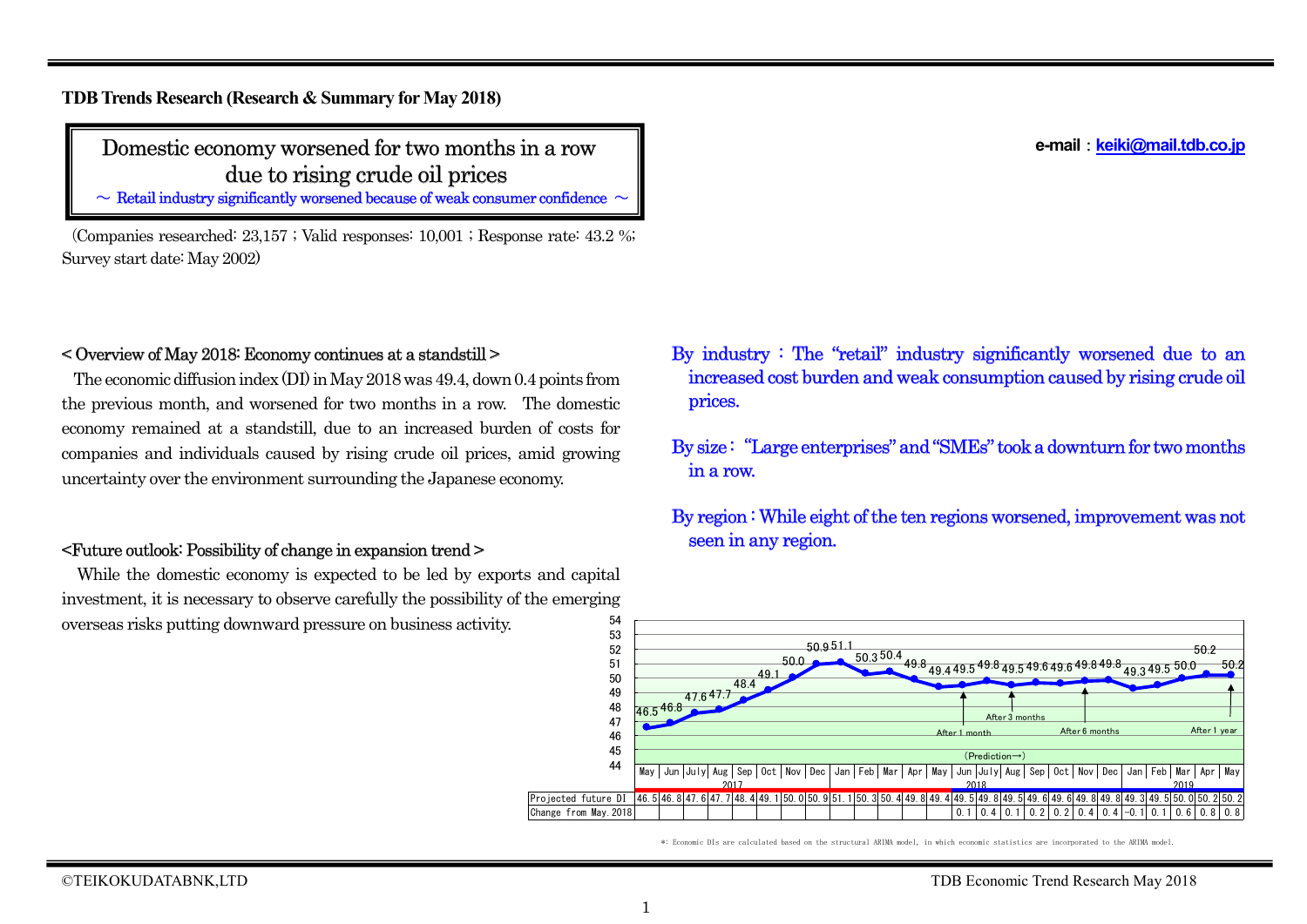|  |  |  | Economic Diffusion Index (Economic DI)1/2 |  |
|--|--|--|-------------------------------------------|--|
|--|--|--|-------------------------------------------|--|

|                             |  |  |  |  |  |  | May 17 Jun 17 Jul 17 Aug 17 Sep 17 Oct 17 Nov 17 Dec 17 Jan 18 Feb 18 Mar 18 Apr 18 May 18 | Ratio to the<br>PrFDious<br>Month |
|-----------------------------|--|--|--|--|--|--|--------------------------------------------------------------------------------------------|-----------------------------------|
| Total                       |  |  |  |  |  |  | 46.5 46.8 47.6 47.7 48.4 49.1 50.0 50.9 51.1 50.3 50.4 49.8 49.4                           | $\triangle$ 0.4                   |
| Large Firms                 |  |  |  |  |  |  | 49.9 49.8 50.3 50.5 51.3 51.6 52.1 53.0 53.2 52.2 52.5 52.2 51.6                           | $\triangle$ 0.6                   |
| Small to Medium-sized Firms |  |  |  |  |  |  | 45, 6 46, 0 46, 8 47, 0 47, 7 48, 5 49, 4 50, 4 50, 5 49, 8 49, 9 49, 3 48, 8              | $\triangle$ 0.5                   |
| Micro Firms                 |  |  |  |  |  |  | 44. 4 44. 4 45. 6 45. 7 46. 7 47. 6 48. 7 49. 8 49. 6 49. 0 49. 2 48. 1 48. 1              | 0.0                               |

|                                  |                                                                            |      |      |      | May 17 Jun 17 Jul 17 Aug 17 Sep 17 Oct 17 Nov 17 Dec 17 Jan 18 Feb 18 Mar 18 Apr 18 May 18 |      |      |      |      |      |      |             |      | Ratio to the<br>PrFDious<br>Month |                      |
|----------------------------------|----------------------------------------------------------------------------|------|------|------|--------------------------------------------------------------------------------------------|------|------|------|------|------|------|-------------|------|-----------------------------------|----------------------|
| Agriculture, Forestry, Fisheries |                                                                            | 45.4 | 45.3 | 44.9 | 44.5                                                                                       | 45.6 | 47.5 | 46.7 | 49.2 | 47.1 | 45.5 | 44.4        | 43.5 | 44.2                              | 0.7                  |
| Finance                          |                                                                            | 46.4 | 46.3 | 47.2 | 46.8                                                                                       | 48.0 | 47.9 | 49.0 | 48.9 | 49.6 | 48.0 | 50.3        | 49.4 | 47.8                              | ▲<br>-1.6            |
| Construction                     |                                                                            | 49.5 | 49.5 | 50.4 | 50.7                                                                                       | 51.7 | 52.7 | 53.7 | 54.2 | 54.0 | 53.4 | 52.9        | 51.4 | 51.8                              | 0.4                  |
| Real Estate                      |                                                                            | 50.7 | 49.4 | 49.6 | 49.3                                                                                       | 49.9 | 50.9 | 50.3 | 51.3 | 52.3 | 52.1 | 53.1        | 50.9 | 51.0                              | 0.1                  |
|                                  | 42.6                                                                       | 43.5 | 43.5 | 42.9 | 43.0                                                                                       | 42.8 | 42.9 | 44.8 | 44.0 | 43.2 | 41.9 | 42.9        | 43.4 | 0.5                               |                      |
|                                  | Textile, Textile Products, Clothing                                        | 39.4 | 37.8 | 37.9 | 38.4                                                                                       | 37.7 | 38.6 | 39.6 | 42.0 | 39.1 | 41.3 | 42.4        | 42.4 | 42.7                              | 0.3                  |
|                                  | Construction Materials. Furniture.<br>Ceramics, Stone and Clay Products    | 43.4 | 43.4 | 45.3 | 45.9                                                                                       | 45.6 | 47.0 | 46.8 | 48.0 | 46.8 | 46.2 | 46.3        | 45.7 | 45.8                              | 0.1                  |
|                                  | Pulp, Paper and Paper Products                                             | 42.5 | 43.4 | 43.8 | 41.9                                                                                       | 44.4 | 46.6 | 45.6 | 48.7 | 46.6 | 44.1 | 45.8        | 46.3 | 43.1                              | $\blacktriangle$ 3.2 |
|                                  | Publishing, Printing                                                       | 33.4 | 35.1 | 34.2 | 34.6                                                                                       | 36.4 | 35.7 | 35.4 | 35.8 | 36.4 | 37.4 | 37.1        | 36.2 | 36.3                              | 0.1                  |
| Manufacturing                    | Chemical                                                                   | 50.3 | 50.2 | 51.4 | 50.5                                                                                       | 51.8 | 52.5 | 53.3 | 54.1 | 53.9 | 53.2 | 53.8        | 52.3 | 51.8                              | $\triangle$ 0.5      |
|                                  | Steel, Nonferrous Metals, Mining                                           | 47.3 | 49.6 | 51.1 | 51.6                                                                                       | 53.0 | 54.3 | 56.6 | 56.3 | 57.6 | 55.6 | 55.6        | 53.7 | 53.5                              | $\blacktriangle$ 0.2 |
|                                  | General Machinery                                                          | 54.5 | 54.8 | 56.5 | 56.2                                                                                       | 57.2 | 59.3 | 59.3 | 60.8 | 62.4 | 62.0 | 61.2        | 60.9 | 60.6                              | $\blacktriangle$ 0.3 |
|                                  | <b>Electrical Machinery</b>                                                | 49.3 | 49.7 | 50.3 | 51.5                                                                                       | 52.2 | 53.7 | 54.5 | 55.7 | 56.9 | 56.5 | 54.8        | 54.9 | 53.4                              | $\blacktriangle$ 1.5 |
|                                  | Transportation Machinery, Equipment                                        | 52.0 | 52.7 | 52.2 | 54.7                                                                                       | 54.8 | 54.2 | 58.6 | 56.9 | 57.9 | 56.6 | 59.8        | 57.6 | 58.4                              | 0.8                  |
|                                  | Precision Machinery,<br>Medical Instruments and Equipment                  | 51.7 | 51.5 | 50.4 | 51.8                                                                                       | 51.5 | 53.2 | 55.1 | 54.7 | 57.4 | 56.2 | 54.8        | 57.5 | 56.6                              | $\blacktriangle$ 0.9 |
|                                  | Other                                                                      | 38.2 | 38.5 | 40.3 | 39.7                                                                                       | 41.6 | 39.6 | 40.9 | 42.6 | 43.4 | 43.1 | 43.8        | 43.2 | 44.3                              | 1.1                  |
|                                  | Total                                                                      | 46.9 | 47.5 | 48.5 | 48.6                                                                                       | 49.4 | 50.3 | 51.2 | 52.1 | 52.6 | 51.9 | 51.6        | 51.0 | 50.8                              | 0.2<br>▲             |
|                                  | Food, BEWerages                                                            | 42.7 | 41.8 | 42.2 | 41.3                                                                                       | 41.6 | 41.1 | 42.4 | 43.5 | 42.9 | 42.1 | 43.0        | 42.9 | 42.8                              | $\triangle$ 0.1      |
|                                  | Textile, Textile Products, Clothing                                        | 34.5 | 35.0 | 34.3 | 34.2                                                                                       | 35.3 | 35.4 | 36.1 | 37.4 | 37.2 | 35.5 | 37.2        | 37.2 | 36.8                              | $\blacktriangle$ 0.4 |
|                                  | Construction Materials.<br>Furniture, Ceramics,<br>Stone and Clay Products | 43.2 | 42.8 | 43.0 | 43.8                                                                                       | 44.0 | 44.2 | 45.1 | 46.7 | 46.2 | 44.9 | 44.7        | 45.0 | 43.3                              | $\blacktriangle$ 1.7 |
| Wholesale                        | Paper Products, Stationery, Books                                          | 36.1 | 38.4 | 37.4 | 35.7                                                                                       | 38.8 | 38.4 | 38.9 | 38.4 | 37.6 | 34.9 | 36.8        | 38.0 | 37.5                              | 40.5                 |
|                                  | Chemical                                                                   | 45.1 | 45.3 | 46.5 | 47.2                                                                                       | 47.5 | 48.1 | 48.6 | 50.7 | 49.7 | 49.0 | 49.1        | 49.1 | 49.1                              | 0.0                  |
|                                  | Recycled Resources                                                         | 49.0 | 51.8 | 49.5 | 55.4                                                                                       | 52.4 | 51.6 | 57.8 | 58.3 | 56.2 | 51.0 | 51.9        | 49.5 | 46.6                              | $\blacktriangle$ 2.9 |
|                                  | Steel, Nonferrous Metals,<br>Mining Products                               | 41.3 | 43.1 | 45.1 | 45.6                                                                                       | 46.2 | 49.5 | 50.5 | 52.3 | 53.1 | 51.9 | $50.8$ 49.7 |      | 48.2                              | $\blacktriangle$ 1.5 |
|                                  | Machinery, Equipment                                                       | 46.1 | 46.6 | 48.0 | 48.2                                                                                       | 48.5 | 49.3 | 50.9 | 52.1 | 52.3 | 51.4 | $51.8$ 51.1 |      | 50.6                              | $\blacktriangle$ 0.5 |
|                                  | Other                                                                      | 42.0 | 41.4 | 42.1 | 41.3                                                                                       | 42.0 | 42.0 | 42.7 | 43.7 | 43.9 | 42.8 | 43.8        | 45.4 | 43.4                              | $\triangle$ 2.0      |
|                                  | Total                                                                      | 43.1 | 43.4 | 44.2 | 44.3                                                                                       | 44.8 | 45.5 | 46.5 | 47.9 | 47.8 | 46.6 | 47.1        | 47.0 | 46.1                              | $\triangle$ 0.9      |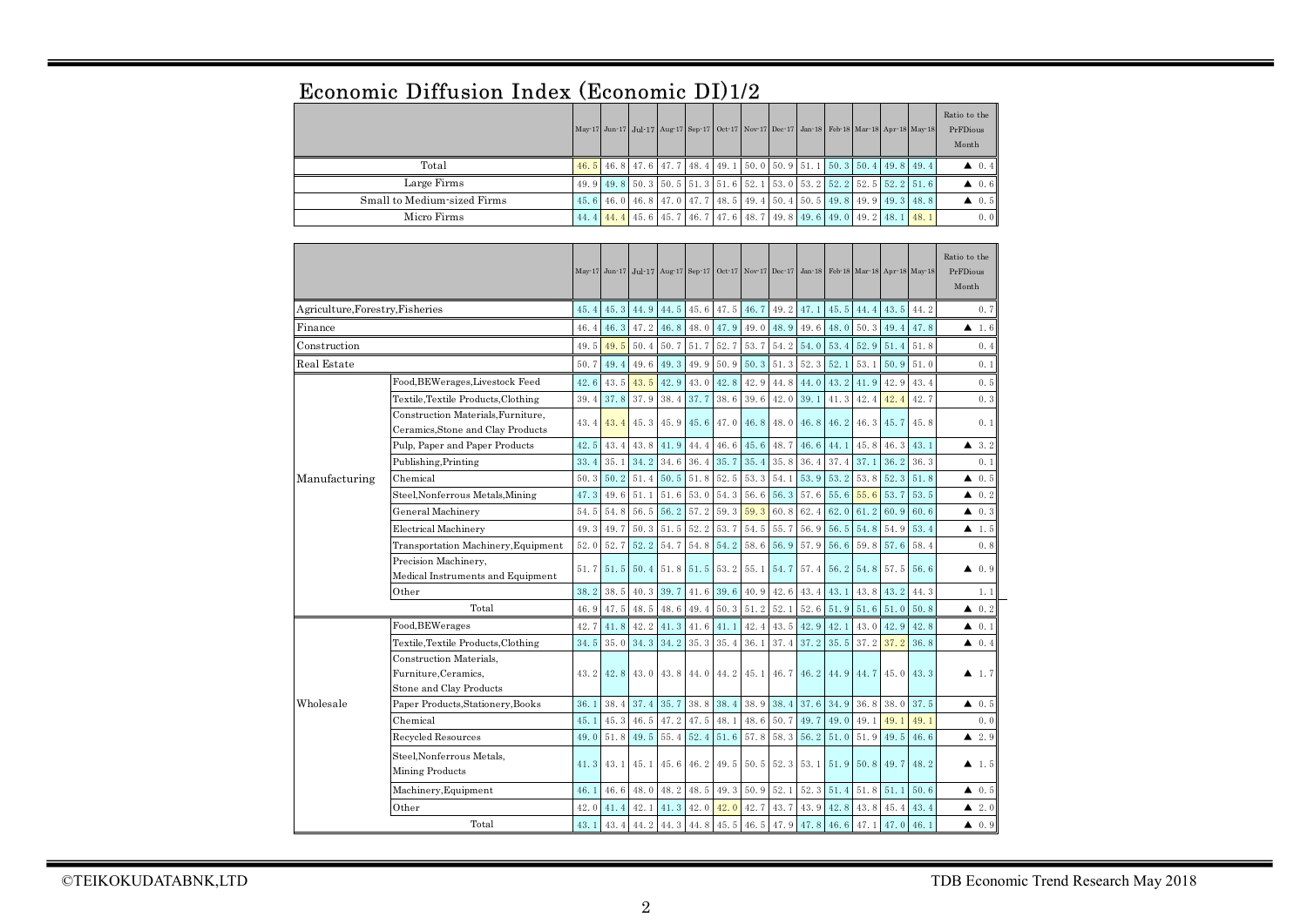|                             |                                                                         |      |      |      |      |           |      | May 17 Jun 17 Jul 17 Aug 17 Sep 17 Oct 17 Nov 17 Dec 17 Jan 18 Feb 18 Mar 18 Apr 18 May 18 |      |      |           |      |           |      | Ratio to the<br>PrFDious<br>Month |
|-----------------------------|-------------------------------------------------------------------------|------|------|------|------|-----------|------|--------------------------------------------------------------------------------------------|------|------|-----------|------|-----------|------|-----------------------------------|
|                             | Food, BEWerages                                                         | 39.9 | 42.9 | 41.1 | 44.3 | 44.4      | 42.1 | 45.2                                                                                       | 45.3 | 44.1 | 45.6      | 46.1 | 47.4      | 45.7 | $\blacktriangle$ 1.7              |
|                             | Textile, Textile Products, Clothing                                     | 33.9 | 34.4 | 34.6 | 35.1 | 34.4      | 37.5 | 32.7                                                                                       | 35.6 | 41.0 | 38.2      | 37.3 | 38.9      | 36.7 | 2.2<br>▲                          |
|                             | Drugs, Sundries                                                         | 46.4 | 44.4 | 43.8 | 46.8 | 44.2      | 44.9 | 46.2                                                                                       | 44.4 | 46.4 | 45.7      | 47.2 | 44.9      | 47.1 | 2.2                               |
|                             | Furniture                                                               | 35.7 | 40.7 | 39.6 | 37.5 | 41.7      | 40.9 | 45.0                                                                                       | 40.7 | 43.9 | 35.2      | 35.0 | 36.7      | 35.2 | 1.5<br>▲                          |
| Retail                      | Electrical Household Appliances,<br>Information Machinery and Equipment | 38.1 | 41.9 | 41.7 | 44.6 | 40.2 43.9 |      | 43.9                                                                                       | 47.7 | 41.9 | 40.4 45.7 |      | 46.5 40.2 |      | ▲<br>6.3                          |
|                             | Motor Vehicles.Motor Vehicle Parts                                      | 41.5 | 44.4 | 44.4 | 45.5 | 46.2      | 45.3 | 45.6                                                                                       | 44.2 | 49.2 | 47.8      | 48.3 | 48.2      | 43.5 | 4.7<br>▲                          |
|                             | Special Merchandise                                                     | 39.1 | 39.8 | 39.7 | 39.8 | 39.7      | 39.6 | 38.8                                                                                       | 41.5 | 41.9 | 42.5      | 42.9 | 41.0      | 39.7 | $\blacktriangle$ 1.3              |
|                             | Various Merchandise                                                     | 45.0 | 48.7 | 46.5 | 45.8 | 45.7      | 46.3 | 45.7                                                                                       | 46.4 | 46.9 | 46.0      | 47.5 | 49.6      | 44.1 | 4, 5, 5                           |
|                             | Other                                                                   | 41.7 | 41.7 | 38.9 | 44.4 | 46.7      | 46.7 | 43.3                                                                                       | 50.0 | 50.0 | 43.3      | 41.7 | 36.1      | 41.7 | 5.6                               |
|                             | Total                                                                   | 40.2 | 42.1 | 41.5 | 42.7 | 42.2      | 42.4 | 42.4                                                                                       | 43.4 | 44.3 | 43.8      | 44.8 | 44.6      | 42.0 | 2.6<br>▲                          |
| Transportation, Warehousing |                                                                         | 46.8 | 45.7 | 47.7 | 48.4 | 49.0      | 49.9 | 50.7                                                                                       | 52.5 | 50.7 | 49.6      | 50.5 | 50.0      | 49.3 | $\triangle$ 0.7                   |
|                             | Restaurants                                                             | 41.1 | 43.0 | 43.9 | 41.9 | 45.2      | 45.1 | 42.9                                                                                       | 44.9 | 45.2 | 43.6      | 44.2 | 44.7      | 45.0 | 0.3                               |
|                             | Postal.Telecommunications                                               | 51.3 | 56.9 | 55.6 | 54.2 | 59.1      | 54.5 | 57.7                                                                                       | 56.4 | 56.1 | 59.1      | 57.7 | 56.9      | 50.0 | $\triangle$ 6.9                   |
|                             | Electricity, Gas, Water, Heat                                           | 52.4 | 57.1 | 52.4 | 52.8 | 57.1      | 58.3 | 59.5                                                                                       | 54.2 | 60.4 | 58.3      | 61.1 | 54.2      | 56.3 | 2.1                               |
|                             | Leasing, Rentals                                                        |      | 50.0 | 50.6 | 49.7 | 52.0      | 54.2 | 54.9                                                                                       | 55.9 | 56.9 | 56.0      | 56.0 | 55.2      | 51.5 | 43.7                              |
|                             | Lodging, Hotels                                                         |      | 47.9 | 46.9 | 47.4 | 41.7      | 43.6 | 51.9                                                                                       | 48.0 | 46.9 | 48.7      | 52.0 | 51.7      | 50.6 | $\blacktriangle$ 1.1              |
|                             | Recreation                                                              | 40.9 | 40.8 | 40.1 | 38.3 | 40.0      | 39.1 | 39.0                                                                                       | 42.2 | 41.7 | 42.2      | 42.5 | 41.5      | 39.5 | $\blacktriangle$ 2.0              |
|                             | Broadcasting                                                            | 46.7 | 42.9 | 46.2 | 47.2 | 47.2      | 46.2 | 44.4                                                                                       | 47.6 | 47.6 | 47.4      | 47.0 | 39.7      | 37.2 | 2.5                               |
| Service                     | Maintenance, Guarding, Testing                                          | 48.9 | 49.7 | 50.2 | 51.4 | 51.3      | 50.3 | 51.6                                                                                       | 50.3 | 51.5 | 50.7      | 51.1 | 49.9      | 50.2 | 0.3                               |
|                             | Advertising                                                             | 41.8 | 40.6 | 41.0 | 41.9 | 40.5      | 43.6 | 41.8                                                                                       | 41.5 | 46.1 | 42.3      | 43.4 | 44.2      | 43.0 | $\blacktriangle$ 1.2              |
|                             | Information                                                             | 55.6 | 55.7 | 56.6 | 56.1 | 57.2      | 57.9 | 57.6                                                                                       | 58.4 | 59.4 | 58.8      | 58.6 | 59.4      | 58.4 | $\blacktriangle$ 1.0              |
|                             | Labor Dispatching                                                       | 52.3 | 54.8 | 54.8 | 58.6 | 57.5      | 58.2 | 59.0                                                                                       | 57.9 | 58.6 | 56.5      | 57.9 | 57.8      | 59.0 | 1.2                               |
|                             | Special Services                                                        | 52.3 | 52.3 | 52.6 | 53.4 | 53.2      | 53.3 | 53.2                                                                                       | 55.5 | 53.4 | 53.1      | 54.3 | 53.6      | 53.7 | 0.1                               |
|                             | Medical.Welfare.Public Health                                           | 47.9 | 48.3 | 45.2 | 46.1 | 47.4      | 44.1 | 47.9                                                                                       | 48.3 | 47.6 | 48.6      | 48.1 | 48.8      | 48.0 | 0.8<br>▲                          |
|                             | Education                                                               | 43.5 | 42.1 | 42.5 | 42.5 | 41.7      | 41.0 | 40.5                                                                                       | 42.4 | 45.1 | 41.7      | 44.2 | 42.4      | 42.8 | 0.4                               |
|                             | Other                                                                   | 49.3 | 50.8 | 50.2 | 50.5 | 50.7      | 50.6 | 53.9                                                                                       | 52.6 | 51.6 | 51.3      | 51.8 | 50.7      | 50.8 | 0.1                               |
|                             | Total                                                                   | 50.4 | 50.7 | 50.9 | 51.1 | 51.5      | 51.8 | 52.5                                                                                       | 53.0 | 53.4 | 52.7      | 53.1 | 52.8      | 52.1 | 0.7<br>▲                          |
| Other                       |                                                                         | 41.7 | 42.2 | 41.7 | 42.4 | 43.6      | 43.3 | 47.9                                                                                       | 48.2 | 47.8 | 47.9      | 50.8 | 49.2      | 50.0 | 0.8                               |
|                             |                                                                         |      |      |      |      |           |      |                                                                                            |      |      |           |      |           |      |                                   |
|                             |                                                                         |      |      |      |      |           |      | May 17 Jun 17 Jul 17 Aug 17 Sep 17 Oct 17 Nov 17 Dec 17 Jan 18 Feb 18 Mar 18 Apr 18 May 18 |      |      |           |      |           |      | Ratio to the<br>PrFDious<br>Month |

# Economic Diffusion Index (Economic DI)2/2

|             | May 17 Jun 17 Jul 17 Aug 17 Sep 17 Oct 17 Nov 17 Dec 17 Jan 18 Feb 18 Mar 18 Apr 18 May 18 |  |  |                                                                                                                                                                                                                                                                                                                                                                            |  |  |  | Ratio to the<br>PrFDious<br>Month |
|-------------|--------------------------------------------------------------------------------------------|--|--|----------------------------------------------------------------------------------------------------------------------------------------------------------------------------------------------------------------------------------------------------------------------------------------------------------------------------------------------------------------------------|--|--|--|-----------------------------------|
| Hokkaido    |                                                                                            |  |  | 46. 1 45. 7 48. 4 48. 8 48. 6 48. 6 48. 6 48. 4 47. 8 45. 7 46. 6 46. 2 45. 8                                                                                                                                                                                                                                                                                              |  |  |  | $\triangle$ 0.4                   |
| Tohoku      |                                                                                            |  |  | 45, 4 $\overline{45}$ , 4 $\overline{45}$ , 4 $\overline{45}$ , $\overline{7}$ $\overline{45}$ , 4 $\overline{45}$ , $\overline{9}$ $\overline{45}$ , $\overline{9}$ $\overline{47}$ , $\overline{2}$ $\overline{47}$ , $\overline{9}$ $\overline{46}$ , $\overline{9}$ $\overline{46}$ , $\overline{1}$ $\overline{46}$ , $\overline{4}$ $\overline{45}$ , $\overline{7}$ |  |  |  | $\blacktriangle$ 0.7              |
| kitakanto   |                                                                                            |  |  | 46. 4 47. 0 48. 3 47. 8 49. 1 50. 2 51. 2 52. 9 52. 3 51. 7 51. 4 50. 7 49. 8                                                                                                                                                                                                                                                                                              |  |  |  | $\triangle$ 0.9                   |
| minamikanto |                                                                                            |  |  | 47, 3 47, 7 48, 2 48, 2 49, 1 49, 7 50, 5 51, 3 51, 8 51, 0 51, 5 50, 7 50, 3                                                                                                                                                                                                                                                                                              |  |  |  | $\blacktriangle$ 0.4              |
| Hokuriku    |                                                                                            |  |  | 45, 3 45, 9 47, 5 48, 0 48, 8 49, 3 49, 0 49, 9 49, 7 47, 7 48, 5 48, 7 48, 5                                                                                                                                                                                                                                                                                              |  |  |  | $\blacktriangle$ 0.2              |
| Tokai       |                                                                                            |  |  | 46, 4 47, 3 48, 1 48, 8 49, 2 50, 0 51, 2 52, 5 52, 6 52, 5 52, 3 51, 9 51, 9                                                                                                                                                                                                                                                                                              |  |  |  | 0.0                               |
| Kinki       |                                                                                            |  |  | 44, 7 44, 9 45, 6 46, 1 46, 7 48, 0 49, 0 50, 8 51, 1 50, 3 50, 0 49, 7 48, 8                                                                                                                                                                                                                                                                                              |  |  |  | $\blacktriangle$ 0.9              |
| Chugoku     |                                                                                            |  |  | 46, 0 46, 5 47, 0 47, 7 47, 8 48, 6 50, 1 50, 6 50, 8 50, 1 49, 6 48, 7 48, 7                                                                                                                                                                                                                                                                                              |  |  |  | 0.0                               |
| Shikoku     |                                                                                            |  |  | 46, 8 47, 0 47, 0 46, 8 48, 5 48, 2 48, 5 49, 0 49, 4 48, 5 48, 4 48, 2 47, 8                                                                                                                                                                                                                                                                                              |  |  |  | $\triangle$ 0.4                   |
| Kvushu      |                                                                                            |  |  | 49.5 48.9 49.4 49.4 49.9 50.5 51.3 51.7 51.7 51.8 51.7 51.4 50.4                                                                                                                                                                                                                                                                                                           |  |  |  | $\blacktriangle$ 1.0              |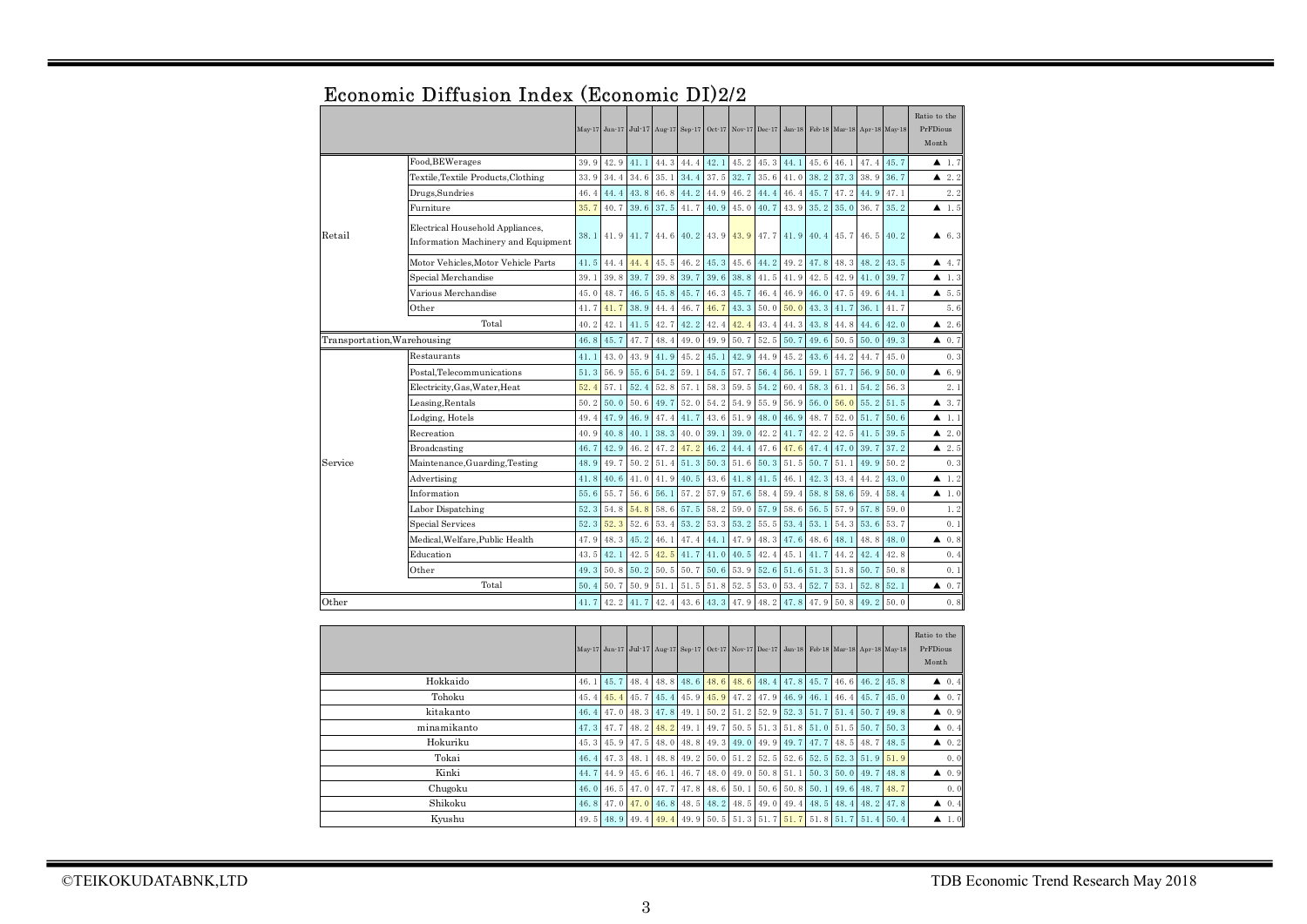# Appendix

## **1.Research Subjects(Companies Researched 23,157 ; Valid responses: 10,001 ; Response rate: 43.2%)**

#### Appendix

1.Region

| Hokkaido    | 503   | Tokai   | 1,108  |
|-------------|-------|---------|--------|
| Tohoku      | 645   | Kinki   | 1,661  |
| kitaKanto   | 719   | Chugoku | 546    |
| minamikanto | 3.243 | Shikoku | 287    |
| Hokuriku    | 565   | Kyushu  | 724    |
|             |       | Total   | 10,001 |

#### 2.Industry (10 Industries 51 Lines of business)

| Agriculture, Forestry, Fisheries |                                                                      | 52    |                             | Food, Beverages                                                      | 66     |  |  |
|----------------------------------|----------------------------------------------------------------------|-------|-----------------------------|----------------------------------------------------------------------|--------|--|--|
| Finance                          |                                                                      | 123   |                             | Textile, Textile Products, Clothing                                  | 25     |  |  |
| Construction                     |                                                                      | 1,484 |                             | Drugs, Sundries                                                      | 23     |  |  |
| Real Estate                      |                                                                      | 302   | Retail                      | Furniture                                                            | 9      |  |  |
|                                  | Food, Beverages, Livestock Feed                                      | 306   | 480                         | Electrical Household Appliances, Information Machinery and Equipment | 34     |  |  |
|                                  | Textile, Textile Products, Clothing                                  | 110   |                             | Motor Vehicles, Motor Vehicle Parts                                  | 67     |  |  |
|                                  | Construction Materials, Furniture, Ceramics, Stone and Clay Products | 217   |                             | Special Merchandise                                                  | 130    |  |  |
|                                  | Pulp, Paper and Paper Products                                       | 97    |                             | Various Merchandise                                                  | 45     |  |  |
|                                  | Publishing, Printing                                                 | 186   |                             | Others                                                               | 6      |  |  |
| Manufacturing                    | Chemical                                                             | 407   | Transportation, Warehousing |                                                                      | 413    |  |  |
| 3,223                            | Steel, Nonferrous Metals, Mining                                     | 504   |                             | Restaurants                                                          | 40     |  |  |
|                                  | General Machinery                                                    | 442   |                             | Telecommunications                                                   | 12     |  |  |
|                                  | Electrical Machinery                                                 | 330   |                             | Electricity, Gas, Water, Heat                                        | 8      |  |  |
|                                  | Transportation Machinery, Equipment                                  | 97    |                             | Leasing, Rentals                                                     | 102    |  |  |
|                                  | Precision Machinery, Medical Instruments and Equipment               | 76    |                             | Lodging, Hotels                                                      | 27     |  |  |
|                                  | Others                                                               | 87    |                             | Recreation                                                           | 57     |  |  |
|                                  | Food, Beverages                                                      | 348   | Service                     | Broadcasting                                                         | 13     |  |  |
|                                  | Textile, Textile Products, Clothing                                  | 172   | 1,384                       | Maintenance, Guarding, Testing                                       | 151    |  |  |
|                                  | Construction Materials, Furniture, Ceramics, Stone and Clay Products | 318   |                             | Advertising                                                          | 107    |  |  |
| Wholesale                        | Paper Products, Stationery, Books                                    | 103   |                             | Information                                                          | 428    |  |  |
| 3,959                            | Chemical                                                             | 271   |                             | Labor Dispatching                                                    | 54     |  |  |
|                                  | Recycled Resources                                                   | 29    |                             | <b>Special Services</b>                                              | 245    |  |  |
|                                  | Steel, Nonferrous Metals, Mining Products                            | 310   |                             | Medical, Welfare, Public Health                                      | 109    |  |  |
|                                  | Machinery, Equipment                                                 | 908   |                             | Education                                                            | 23     |  |  |
|                                  | Others                                                               | 333   |                             | Others                                                               | 150    |  |  |
|                                  |                                                                      |       | Others                      |                                                                      |        |  |  |
|                                  |                                                                      |       |                             | Total                                                                | 10,001 |  |  |

3.Size

| ,,,,,,                      |        |        |
|-----------------------------|--------|--------|
| Large Firms                 | 2.000  | 20.0%  |
| Small to Medium-sized Firms | 8.001  | 80.0%  |
| micro Firms                 | 2.666  | 26.7%  |
| Total                       | 10.001 | 100.0% |